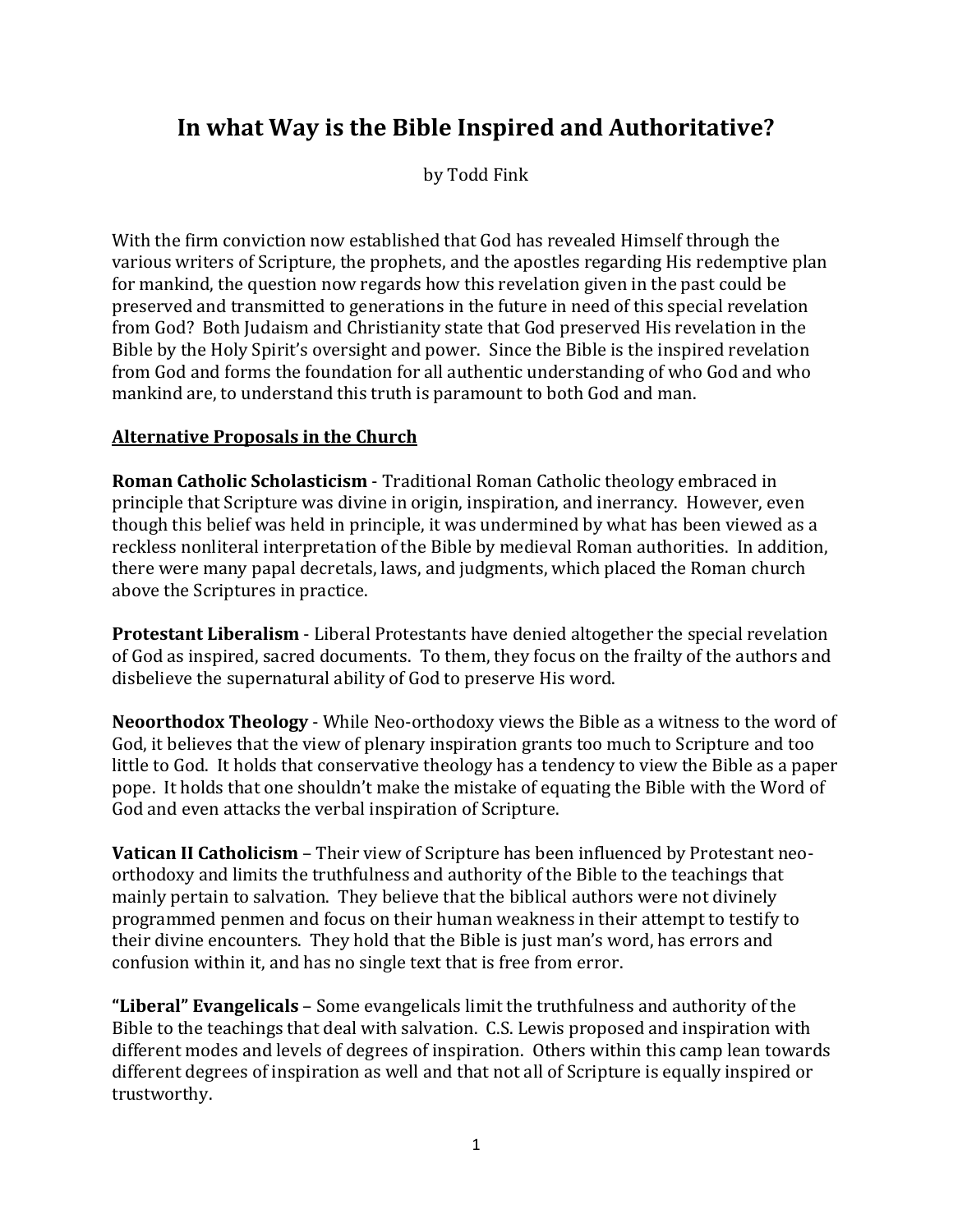**Protestant Fundamentalism** – Holds to the view that the Bible was given by divine dictation by God and that the writers functioned as secretaries of the Holy Spirit. Through these human authors God gave the very words, He wanted to communicate and even prepared the writers in advance so they would be the perfect instrument in their human makeup to communicate God's sovereign word as He desired.

**Most Fathers, Reformers, and Evangelicals** – Believe that God supernaturally used the human authors of Scripture so that they wrote the exact words God desired but at the same time. God also took into account their human makeup and abilities and used these to communicate the very words He desired mankind to know. The only errors that are admitted as possibilities in the Scripture by this group are copyist errors.

## **Biblical Teaching**

**Pentateuch** – At Mt. Sinai God commanded Moses to write down all the laws and statutes God gave him. This was known as **"**Book of the Covenant." Later on, God called Moses to go up the mountain and receive the two tablets of stone on which was written the law of God by God's own finger. Several times God commanded Moses to write down the words of the covenant He made with Israel. These writings and the Book of the Law were to be placed by the Ark of the Covenant. The words Moses wrote were not his own words but the words of God.

**Historical Books** – God continued to speak through His servants, and their writings came to be viewed as divinely authoritative and placed alongside the Ark of the Covenant like the writings of Moses as well. These writers included the likes of Joshua, Samuel, Ezra and Nehemiah.

**Poetry and Wisdom** – Of the many places the Bible claims to be inspired, the poetry literature holds some of the richest allusions to this truth. Psalm 12:6, says that, "the words of the Lord are pure words, like silver refined in a furnace on the ground, purified seven times" (Ps. 12:6 ESV). In addition, Psalm 19: 7-14, is a beautiful exposition of the perfection of God's word and its inspiration and authority. Proverbs 30:5, also talks about how God's word is true and worthy of our full trust and confidence.

**The Prophets** – The rest of the Old Testament holds many claims regarding God's orders to write down and preserve His words. Isaiah was told to record what God had revealed to him on a scroll so that it might be preserved and become a continual witness to all. Jeremiah claimed that the message God gave him came directly from God and that he was to write them down in a book. Many of the other major and minor prophets claim the same as well.

**Synoptic Gospels** – One of the most convincing proofs that the Old Testament was inspired, preserved, and infallible is due to the fact that Christ referred to every section of the Old Testament and almost every book as God's word. He even debated using single words rather than just paragraphs or chapters. The synoptic Gospels assume and take for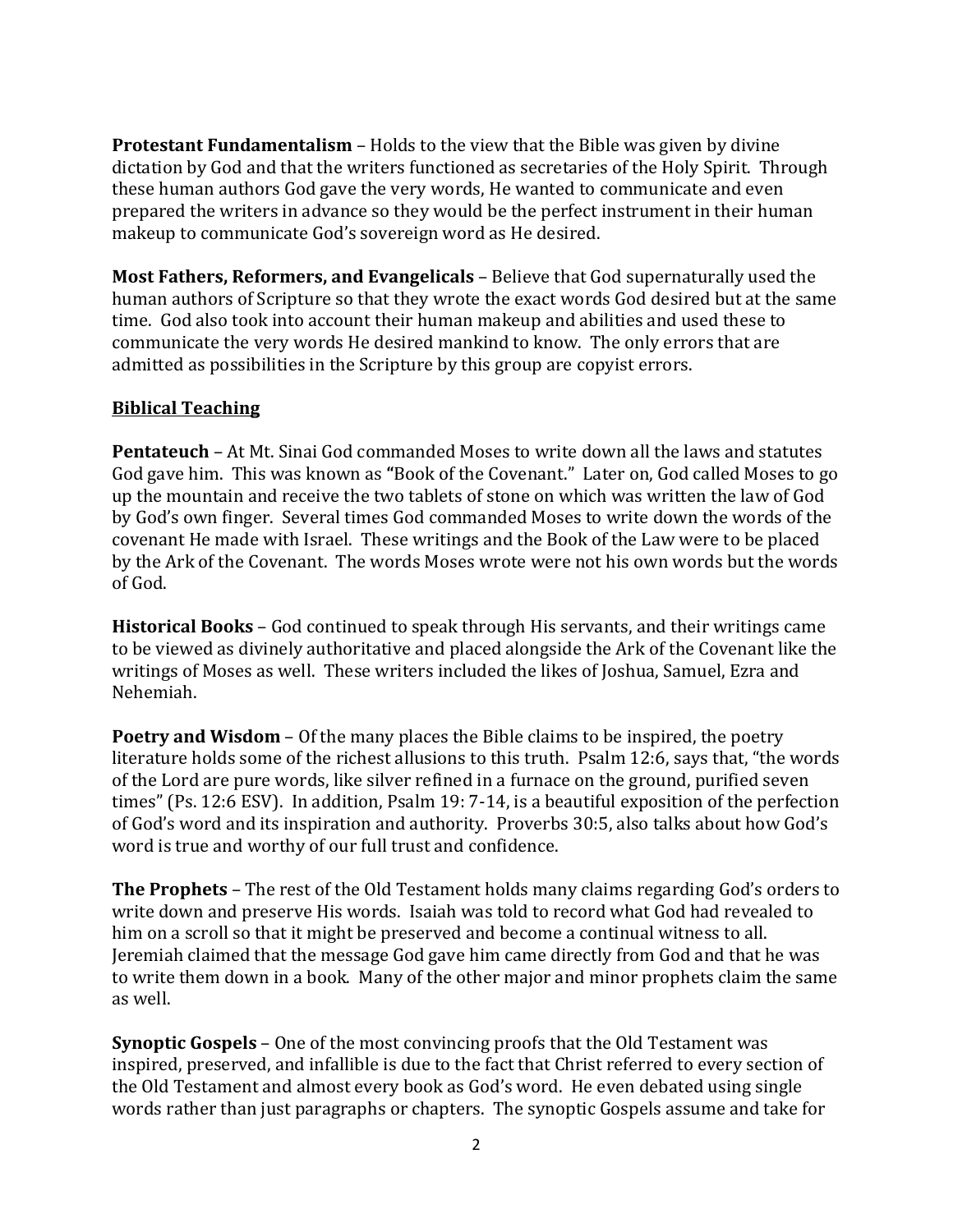granted that the Old Testament is authoritative and true. Interestingly, if the amount of copies we have of the Old Testament is fewer than what we have of the New Testament, and Christ alluded to the Old Testament as inspired and true, how much more can we be certain that the New Testament is inspired and preserved as well?

**Primitive Christianity/Acts** – In the same way the synoptic Gospels refer to the Old Testament as inspired and preserved by God, so the early church and the book of Acts confirms the same. Both Peter and John attest to this truth along with Paul and the rest of the apostles of the early church.

**The Pauline Corpus** – Paul provides some very strong arguments as well for the inspired, preserved Word of God in his writings. One the most convincing is 2 Tim. 3:16. In this verse, God reveals that "all" Scripture is inspired and God breathed. It is useful for all aspects of the Christian life and church so that the servant of God may be complete and lacking nothing. Romans 3:2, also confirms this truth where the Apostle Paul labors the truth regarding the advantage of being a Jew where he says that, "they have been entrusted with the oracles of God" (Rom. 3:2 ESV).

**The Johannine Literature** – Several texts within this category teach divine inspiration, authority, and preservation of Scripture. John 5:45-47, teach that the written record of Moses is equal to Scripture and designated as the Father's "word." Christ said in John 10:35, that "the Scripture cannot be broken," and in John 8:31, 32, that, "Sanctify them by your truth; your word is truth'. These verses clearly show that Christ viewed the Old Testament as the inspired, infallible word of God. The book of Revelation states as well that the vision given to John was true and that he was to write it down. And lastly, the book of Revelation closes with the warning to not alter in any way the text of the prophecy given.

**Other New Testament Writings** – In the first chapter of Hebrews alone there are seven references to the Old Testament as the sayings and words of God. Later on, Moses, David, words from the Psalms, and Jeremiah are quoted as the words of the Holy Spirit. Hebrews chapter eleven is a summary in part recounted the great faith and acts of the Old Testament men and women and are taken as truthful and trustworthy accounts. The Apostle Peter makes one of the most powerful claims to inspiration and preservation of Scripture in 2 Pet. 19-21 when he says that, "And we have something more sure, the prophetic word, to which you will do well to pay attention as to a lamp shining in a dark place, until the day dawns and the morning star rises in your hearts, knowing this first of all, that no prophecy of Scripture comes from someone's own interpretation. For no prophecy was ever produced by the will of man, but men spoke from God as they were carried along by the Holy Spirit" (2 Pet. 1:19-21 ESV). Here it is so clearly stated that no prophecy or message from God originated from man but instead, was given by the will of God in accordance with His divine revelation and preservation.

#### **Systematic Formulation**

**The Inscripturation of "Revelation by Inspired Prophets** – Although Christ left no biblical writings of His own, consistently used the Old Testament as the basis for His life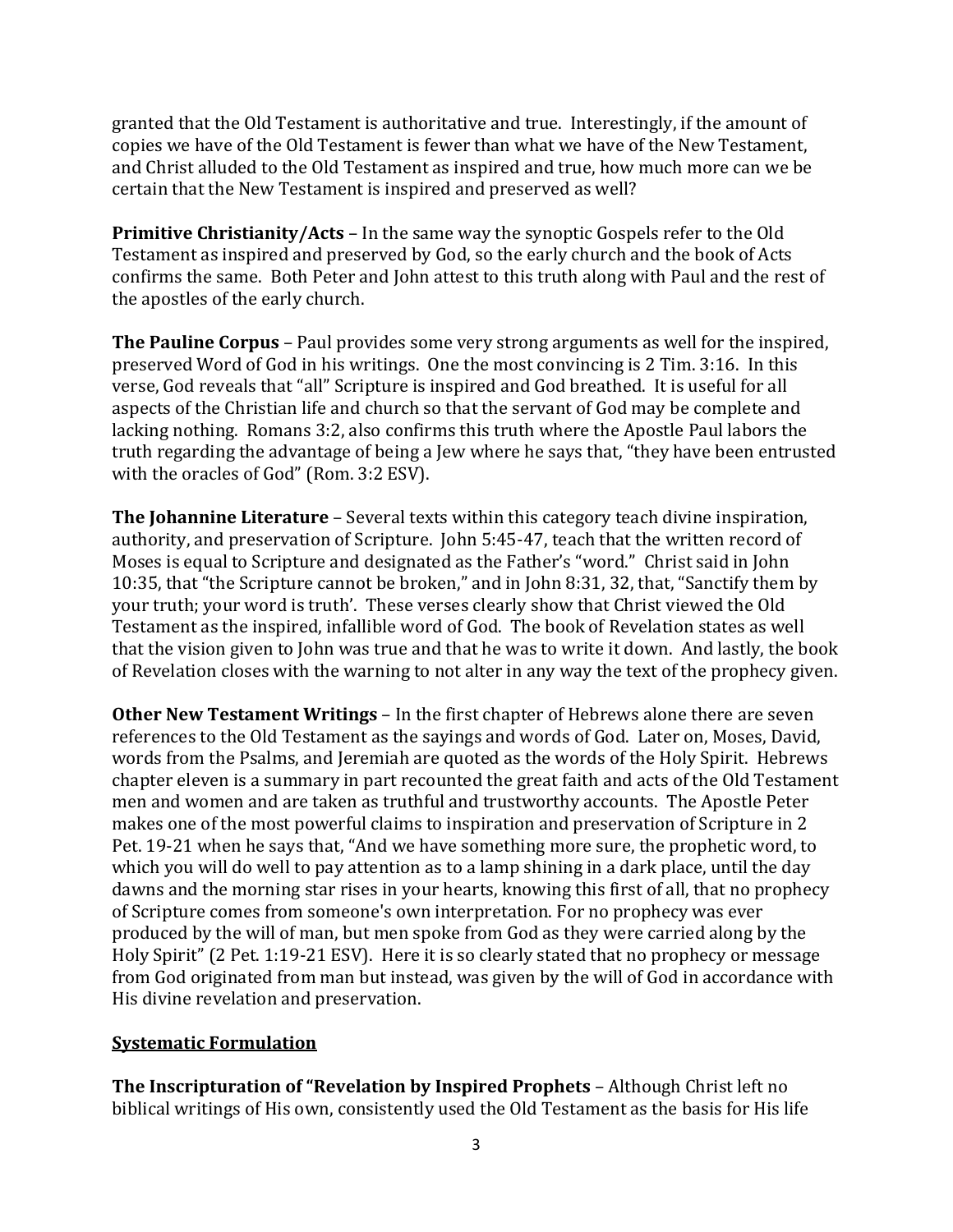and ministry purposes. Jesus recognized Scripture as the final authority of the Spiritinspired prophetic writings of the Old Testament. He stated that the Law and Prophets could not be abolished and that all of it must be fulfilled and believed.

**The Canon of Prophetic Writings** – The way in which the divine authority of Old Testament books were established was whether or not they came through a tested and verified prophet. These prophets were verified through short range prophecies that came true and therefore established them as truthful. These verified prophets would then be verified to speak on God's behalf for prophecies both short and long range in nature and for other messages of judgment and promises God had for His people. Jesus Christ recognized the entire Jewish canon of Scripture as from the Lord. He referred to the three major divisions of the Old Testament (Law of Moses or the Pentateuch, the Prophets, and the Writings) as the very word of God that could not be broken and must be fulfilled.

## **The Text of the Prophet's Inspired Writings**

Taking into account that the thirty-nine books of the Old Testament are the inspired and authoritative, how can we know that we have the reliable manuscripts that Christ approved? This been done in part by painstaking examination of the "Dead Sea Scrolls" and the Cairo Geniza. They have been shown to be many times greater in validity than for other ancient documents. In fact, the Hebrew Bible that Christ referred to was basically the same one that was found in the Dead Sea Scrolls at Qumran, Israel in 1947. In addition, it has already been mentioned that Christ referred to this same Bible in His teaching and work.

**The Inscripturation of Revelation by Apostles** – Not only did Christ give His seal of approval on the Old Testament as the inspired word of God, but He also granted to His disciples the unique power of being commissioned for this continuing task as well. Christ said in Matt. 28 that all authority in heaven and earth had been given to Him and He was, therefore, commissioning His disciples to carry on the work of evangelism and preservation of His word. We see this commission of not only preaching and teaching, but in writing as well. The letters of the Apostles found in the Gospels, those of Paul's writings, Peter, James, John, and others, show that God continued to inspire and preserve His word through His close followers. Paul stated that the Gospel he had received was not something made up by man, but received by direct revelation from Jesus Christ (Gal. 1:11, 12).

**Truth and Error in Apostolic Writings** – Not only do we have the writings of the Apostles as verified and authorized by Christ, but by their own claims that their writings were authoritative and inspired as well. These are proven by three affirmations: (1) Their teachings are presented as empirically reliable, (2) as existentially viable, and (3) logically non-contradictory.

**The Supernaturalness of Apostolic Inspiration** – God, took the human authors who had frailties, varied styles of writing, differing vocabularies, cultural backgrounds and more into consideration when He wrote through them. God supernaturally used these human authors to bring about the exact words He desired to be communicated and was not hindered by their weaknesses. A providential, sovereign God can carry this out with the